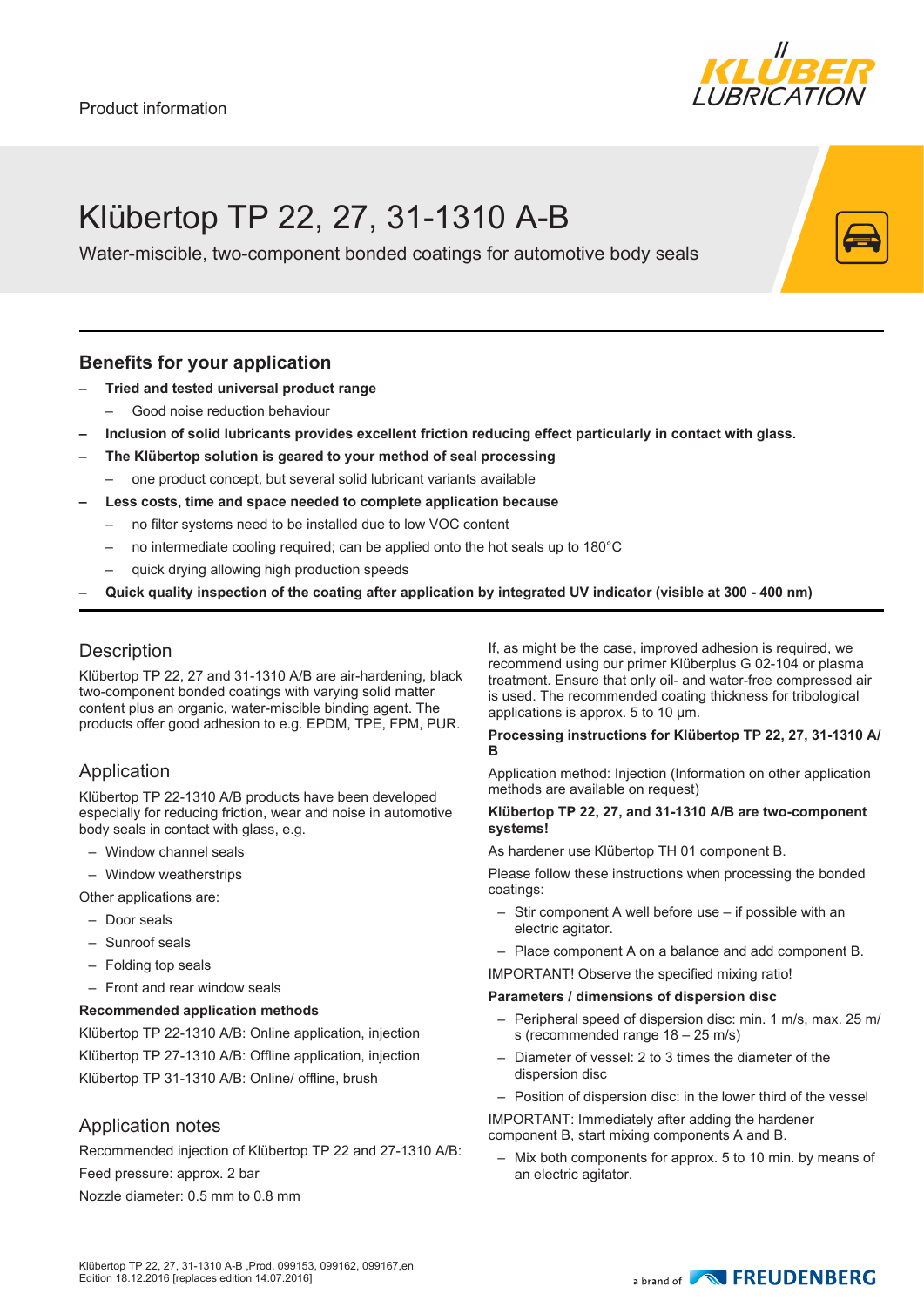## Klübertop TP 22, 27, 31-1310 A-B

Water-miscible, two-component bonded coatings for automotive body seals

- The product then has to be filtered, e.g. using a nylon filter with a mesh size of 150 um.
- The product is ready for use after mixing. If the application requires the viscosity to be modified, use deionized water.
- When applying the mixture by means of spray system, we recommend installing an agitator in the storage container to prevent solid particles from settling.
- Cover the storage vessel containing the mixed product with a lid in order to prevent the formation of a solid top layer caused by air drafts.
- The maximum processing time (pot time) of the mixture is 8 hours at 23°C. After this period we recommend removing any residues from the spraying equipment, feed lines and storage container before filling it with fresh material.
- Clean the spraying equipment, storage container, etc. with tap water (see also "Special notes").
- Open packs should be closed again immediately after use.
- As the bonded coatings are water-miscible they require a minimum temperature to form a coating layer. They should therefore not be processed at ambient temperatures below 10°C.
- The bonded coatings are dry to the touch after approx. 5 min. at 100°C. Information on shorter drying periods and pertinent temperature requirements is available on request. The product is completely hard after 24 hours at approx. 25°C.

#### **Special notes**

Converting a system from solvent-containing to water-miscible bonded coatings. Flammable coatings, adhesives, etc. usually contain organic solvents and binding agents which are not water-miscible.

Observe the following instructions when converting a system from solvent-containing to water-miscible bonded coatings in order to prevent incompatibility reactions or system clogging caused by precipitation:

In case of short-term conversions (e.g. for testing purposes) it is indispensable to use a HYBRID SOLVENT as an INTERMEDIATE CLEANING AGENT. It is important for the solvent to be compatible with both the solvent-containing coating and the water-miscible coating.

The following INTERMEDIATE CLEANING AGENTS might be used:

- 1. Isopropanol
- 2. Butyl glycol
- 3. Acetone

Before using the intermediate cleaning agent, make sure it is compatible with the solvent-containing coating.

Steps of conversion to a water-miscible coating:

- 1. Clean the equipment with a solvent/cleaner compatible with the flammable coating
- 2. Use an intermediate cleaner (as described above)
- 3. Secondary cleaning with water
- 4. Apply the water-miscible coating
- For a permanent conversion to water-miscible coatings we recommend replacing all hoses, control valves and feed lines.

### Material safety data sheets

Material safety data sheets can be requested via our website www.klueber.com. You may also obtain them through your contact person at Klüber Lubrication.

| <b>Pack sizes</b> | <b>Klübertop TP</b><br>22-1310 N A/B<br>Komp. A | <b>Klübertop TP</b><br>31-1310A/B<br>Komp.A | Klübertop TP<br>27-1310A/B<br>Komp.A |
|-------------------|-------------------------------------------------|---------------------------------------------|--------------------------------------|
| Can 11            |                                                 |                                             |                                      |
| Bucket 15 I       |                                                 |                                             |                                      |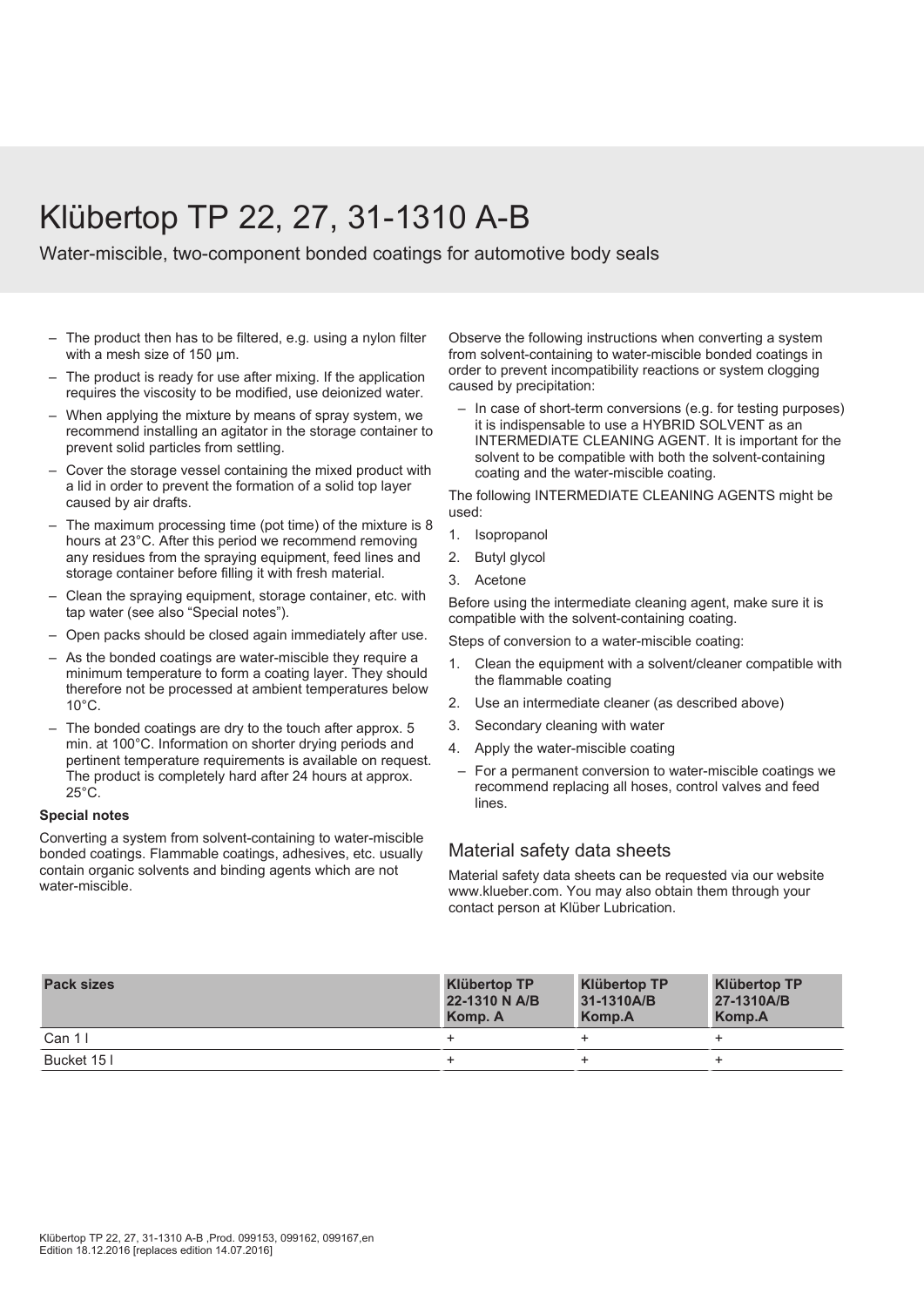

| <b>Product data</b>                                                                                                                                                                             | <b>Klübertop TP</b><br>22-1310 N A/B<br>Komp. A | <b>Klübertop TP</b><br>27-1310A/B<br>Komp.A | <b>Klübertop TP</b><br>31-1310A/B<br>Komp.A |
|-------------------------------------------------------------------------------------------------------------------------------------------------------------------------------------------------|-------------------------------------------------|---------------------------------------------|---------------------------------------------|
| Article number                                                                                                                                                                                  | 099219                                          | 099162                                      | 099167                                      |
| Upper service temperature                                                                                                                                                                       | 100 °C / 212 °F                                 | 100 °C / 212 °F                             | 100 °C / 212 °F                             |
| Lower service temperature                                                                                                                                                                       | -40 °C / -40 °F                                 | -40 °C / -40 °F                             | -40 °C / -40 °F                             |
| Density, DIN EN ISO 2811 pt. 3, 20 °C                                                                                                                                                           | approx. 1.07 g/cm <sup>3</sup>                  | approx. 1.09 g/cm <sup>3</sup>              |                                             |
| Density, DIN EN ISO 2811, at 20 °C                                                                                                                                                              |                                                 |                                             | approx. 1.1 g/cm <sup>3</sup>               |
| Flexibility of coating at ambient temperature, 150 % elongation                                                                                                                                 | no crack formation                              | no crack formation                          | no crack formation                          |
| Runout time, DIN EN ISO 2431, with flow cups, 4 mm nozzle                                                                                                                                       | approx. 35 s                                    | approx. 52 s                                |                                             |
| Runout time, DIN EN ISO 2431, with flow cups, 6 mm nozzles                                                                                                                                      |                                                 |                                             | approx. 25 s                                |
| Cross-cut adhesion (EPDM), PA-063 based on DIN EN ISO<br>2409, value                                                                                                                            | 0 Gt                                            | 0 Gt                                        | 0 Gt                                        |
| Flexibility of coating after exposure to thermal stress, 96 h at<br>-40 °C, after 100 % elongation                                                                                              | no crack formation                              | no crack formation                          | no crack formation                          |
| Adhesion in a humid atmosphere, DIN EN ISO 6270-2, 240 h,<br>no removal of the bonded coating                                                                                                   |                                                 | 0 Gt                                        | 0 Gt                                        |
| Friction coefficient DIN 53375, against glass, sliding friction<br>$(\mu d)$                                                                                                                    | approx. 0.22                                    | approx. 0.22                                | approx. 0.22                                |
| Friction coefficient DIN 53375 against glass, static friction (µs)                                                                                                                              | approx. 0.23                                    | approx. 0.23                                | approx. 0.23                                |
| Friction coefficient DIN 53375 against painted sheet metal,<br>sliding friction (µd)                                                                                                            |                                                 | approx. 0.48                                | approx. 0.48                                |
| Friction coefficient DIN 53375 against painted sheet metal,<br>static friction $(\mu s)$                                                                                                        |                                                 | approx. 0.49                                | approx. 0.49                                |
| Wear resistance on textil fabric, testing path: 100 mm, testing<br>speed: 200 mm/s, frequency: 60 storks/min, layer thickness:<br>approx.10 µm, load : 0.5 kg, material cellular rubber; cycles |                                                 | 10 000 cycles                               | 10 000 cycles                               |
| Wear resistance on textil fabric, test path: 100 mm, testing<br>speed: 200 mm/s, frequency: 60 strokes/min, layer thickness:<br>approx. 10 µm, load: 1 kg, material compact rubber; cycles      |                                                 | 10 000 cycles                               | 10 000 cycles                               |
| Mixing ratio of components (standard mixture)                                                                                                                                                   | 100:3                                           | 100:9                                       | 100:10                                      |
| Yield with a tribo-film thickness of 10 micrometer                                                                                                                                              | approx. 22 m <sup>2</sup> /l                    | approx. 25.4 m <sup>2</sup> /l              | approx. 33 m <sup>2</sup> /l                |
| Chemical resistance to special car shampoo (commercial<br>product), duration of exposure 22 h                                                                                                   |                                                 | resistant                                   | resistant                                   |
| Chemical resistance to ethanol/water (1:1), duration of<br>exposure 1 h                                                                                                                         |                                                 | resistant                                   | resistant                                   |
| Chemical resistance to FAM test fuel, DIN 51604, duration of<br>exposure 10 min.                                                                                                                | resistant                                       | resistant                                   | resistant                                   |
| Chemical resistance to hard gloss preserving agent<br>(commercial product), duration of exposure 22 h                                                                                           |                                                 | resistant                                   | resistant                                   |
| Chemical resistance to isopropanol, duration of exposure 1 h                                                                                                                                    |                                                 | resistant                                   | resistant                                   |
| Chemical resistance to window cleaner (commercial product),<br>duration of exposure 1 h                                                                                                         |                                                 | resistant                                   | resistant                                   |
| Chemical resistance to white spirit (145/200), duration of<br>exposure 1 h                                                                                                                      |                                                 | resistant                                   | resistant                                   |